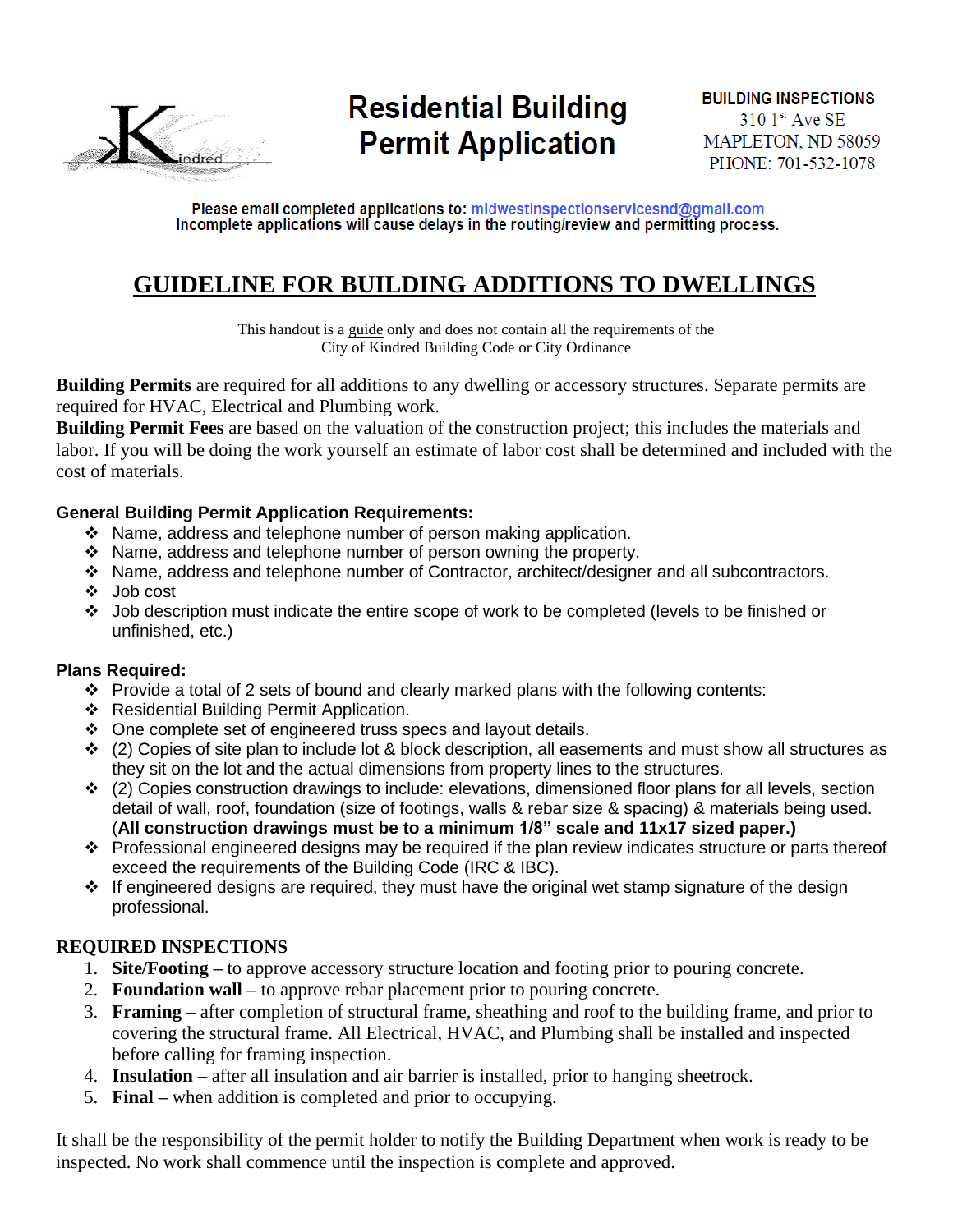### **BUILDING CONSTRUCTION GUIDELINES**

**Setbacks –** All additions must conform to the current setback requirements regardless of the location of existing structure being added to.

- **1. Building Size –** The maximum area for a dwelling is generally restricted by the maximum lot coverage.
- **2. Light, ventilation and heating –** All habitable rooms shall aggregate glazing area of not less than 8% of the floor area of the room and have natural ventilation through windows, doors, louvers or other approved openings with a minimum openable area of 4% of the floor area being ventilated. Use of artificial light and mechanical ventilation shall be approved by the Building Department. All dwellings shall have heating facilities capable of maintaining room temperature of 68 degrees at a point 3 feet above the floor and 2 feet from the exterior wall in all habitable rooms.
- **3. Room area and height –** All dwellings shall have one habitable room at least 120 square feet and other habitable rooms shall be not less than 70 square feet. All rooms shall have a ceiling height of not less than 7 feet.
- **4. Garage and dwelling separation –** Garages shall be separated from the residence and its attic area by less than ½" fire rated gypsum board applied to the garage side
- **5. Emergency escape and rescue openings -** Basements with habitable space and all sleeping rooms are required to have emergency escape and rescue openings. Where the basement contains one or more sleeping rooms, emergency escape and rescue openings shall be required in each sleeping room, but shall not in the adjoining areas of the basement. See attached sheet for minimum requirements for egress windows.
- **6. Means of egress -** Means of egress from all dwellings shall be directly to the exterior and shall not require traveling through a garage. Egress door shall be a side hinged door not less than 3 feet in width and not less then 6 feet 8 inches in height. Landings shall be provided on both sides of the door.
- **7. Smoke alarms -** Smoke alarms are required in each sleeping room, outside of each separate sleeping area in the immediate vicinity of the bedrooms and on each additional story including the basement. All smoke alarms shall be interconnected. When interior alteration or remodeling that requires a permit or when bedrooms are added or created the entire dwelling shall have smoke alarms installed and shall be interconnected and hard wired.
- **8. Moisture vapor retarder -** Moisture vapor retarder is required for all framed walls, floors and roof/ceilings comprising elements of the building thermal envelope and shall be installed on the warmin-winter side of the insulation.
- **9. Footing and Foundation –** Frost protected footings are required for dwellings. Frost depth is 54 inches. Sill plates shall be treated and shall be anchored by approved foundation anchor bolts (1/2") embedded into the concrete, with a washer and nut spaced not more than 6 feet on center and within 12 inches of each end and splice.
- **10. Floors –** Manufactured floor trusses or engineered wood I-joist shall be installed as per manufacturer's instructions. If solid sawn lumber is used, the size of the joist is determined by the span and spacing of the joist. Floor sheathing must be of approved span rated sheathing**.**
- **11. Walls -** Bottom plate shall be of at least the same width as the wall studs. Wall studs shall be a minimum 2 X 4 and space maximum 24 inches on center, with three wall studs at each exterior corner. Wall studs shall be capped with double top plates overlapped at corners and end joints offset at least 24 inches. Structural wall sheathing is recommended. Headers must have at least one trimmer stud under each end. Headers over 5 feet shall have a minimum of two trimmer studs under each end. Headers for openings greater than 8 feet shall be approved by the Building Department. (Consider pre-engineered laminated veneer lumbers for openings greater than 6 feet.)
- **12. Roofs –** Manufactured roof trusses are highly recommended. If solid sawn lumber is used, the size of the rafter is determined by the span and spacing of the rafter. Roof sheathing must be of approved span rated sheathing.
- **13. All residential construction shall meet the minimum requirements of the City of Kindred Building Code as per Chapter V of the West Fargo City Ordinance.**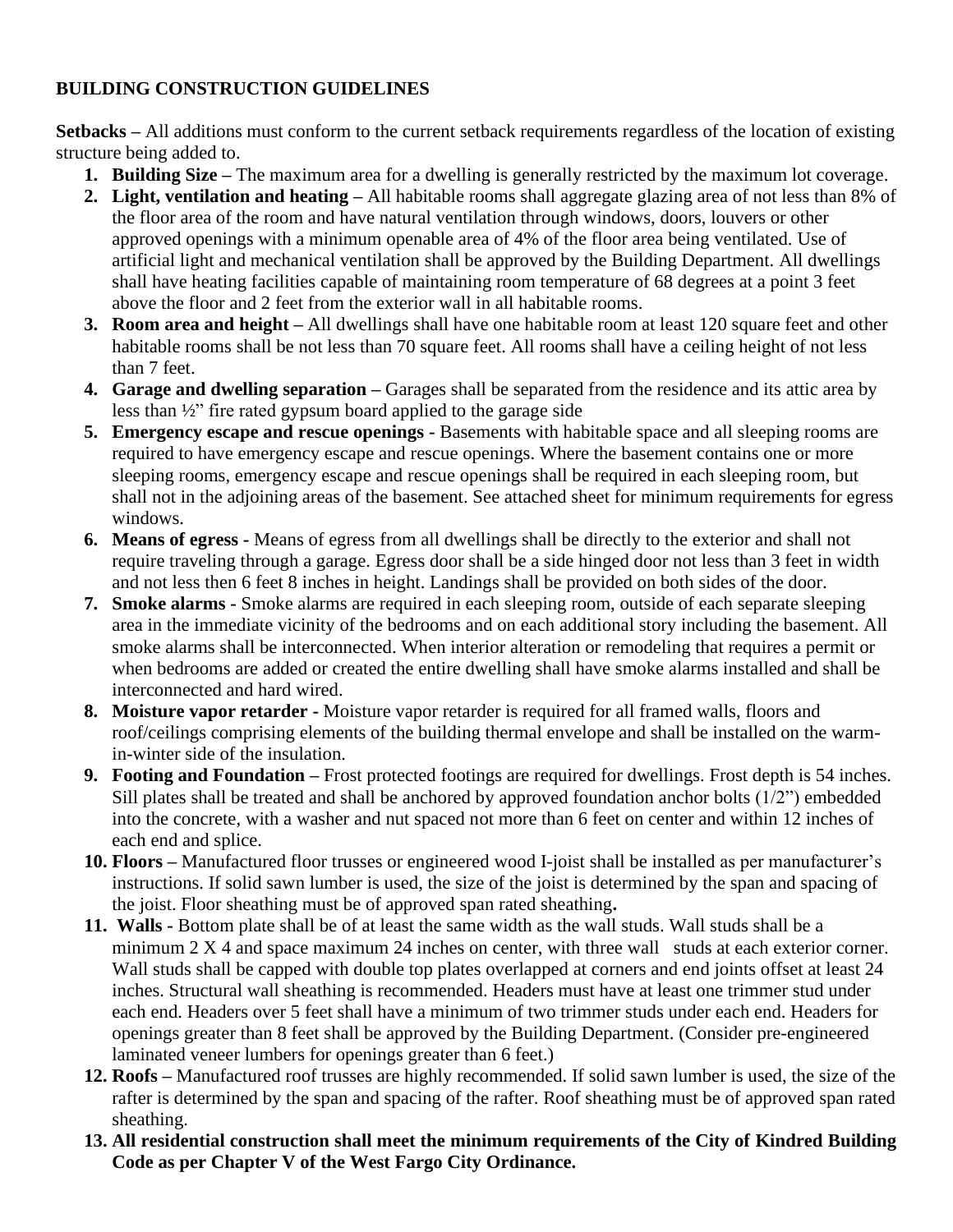

# **Residential Building Permit Application**

# Please email completed applications to: midwestinspectionservicesnd@gmail.com<br>Incomplete applications will cause delays in the routing/review and permitting process.

| Project Title*:                      | Office use only:                     |
|--------------------------------------|--------------------------------------|
|                                      |                                      |
| Address:                             |                                      |
| Project Value:                       |                                      |
| <b>Project Description:</b>          |                                      |
|                                      |                                      |
|                                      |                                      |
| Owner:                               | <b>Contact Person:</b>               |
|                                      | Phone:<br>Fax:                       |
| Address:                             | E-mail:                              |
| Designer:                            | <b>Contact Person:</b>               |
|                                      | Phone:<br>Fax:                       |
| Address:                             | E-mail:                              |
| General Contractor:                  | <b>Contact Person:</b>               |
|                                      | Phone:<br>Fax:                       |
| Address:                             | E-mail:                              |
| ND Contractor License No.            |                                      |
| <b>Foundation Contractor:</b>        | <b>Mechanical Contractor:</b>        |
| Phone:                               | Phone:                               |
| E-Mail:<br>ND Contractor License No. | E-Mail:<br>ND Contractor License No. |
| Excavator:                           | Yard Grading Contractor:             |
| Phone:                               | Phone:                               |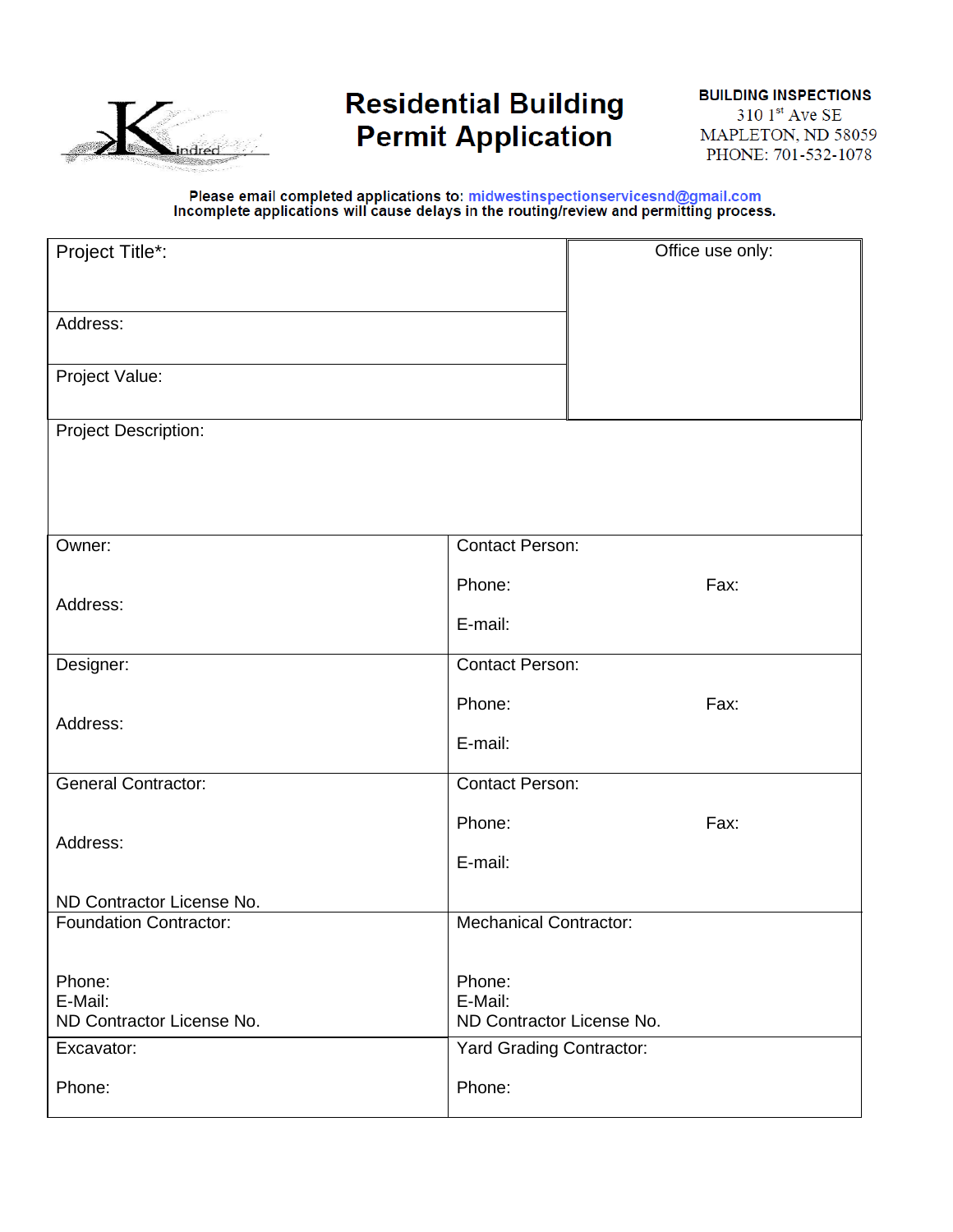| Plumbing Contractor: | <b>Electrical Contractor:</b> |
|----------------------|-------------------------------|
| Phone:               | Phone:                        |

| Complete back side. |  |  |
|---------------------|--|--|
|---------------------|--|--|

#### **TYPE OF IMPROVEMENT:**

| New Construction $\Box$ Addition $\Box$ Remodel $\Box$ Demolition $\Box$ Move $\Box$ Repair $\Box$ Miscellaneous $\Box$ Temporary                                                                             |        |
|---------------------------------------------------------------------------------------------------------------------------------------------------------------------------------------------------------------|--------|
| <b>PERMIT FOR:</b><br>□ Single Family Dwelling □ Two Family Dwelling (Separate Permit for each Unit) □ Townhouse (<br>△ Accessory Building △ Deck △ Residing △ Lower Level Finish<br>Other (Please Explain :) | Units) |
|                                                                                                                                                                                                               |        |

### **BUILDING/STRUCTURE SIZE:**

| Width               | Ft. | Depth | Ft. |                    | Height Ft. No. of Stories | Basement Finished $\Box$ Yes $\Box$ No |
|---------------------|-----|-------|-----|--------------------|---------------------------|----------------------------------------|
| Basement Floor Area |     |       | SF  | Number of Bedrooms |                           |                                        |
| Main Floor Area     |     | SF    |     | Number of Bedrooms |                           |                                        |
| Second Floor Area   |     |       | SF. | Number of Bedrooms |                           |                                        |
| Third Floor Area    |     | SF    |     | Number of Bedrooms |                           |                                        |
| Garage Floor Area   |     |       | SF  |                    |                           |                                        |

#### **BUILDING LOCATION ON SITE:**

| <b>Property Zoning Designation</b> | Property Area<br>-SF                                                   |
|------------------------------------|------------------------------------------------------------------------|
| North Property Setback Distance    | Ft. $\Box$ Front $\Box$ Side $\Box$ Rear $\Box$ Adjacent to Public Way |
| East Property Setback Distance     | Ft. $\Box$ Front $\Box$ Side $\Box$ Rear $\Box$ Adjacent to Public Way |
| South Property Setback Distance    | Ft. $\Box$ Front $\Box$ Side $\Box$ Rear $\Box$ Adjacent to Public Way |
| West Property Setback Distance     | Ft. $\Box$ Front $\Box$ Side $\Box$ Rear $\Box$ Adjacent to Public Way |

#### **REQUIREMENTS FOR CONSTRUCTION IN FLOODPLAIN:**

|                                           |                                | Is the Building Located in the Special Floodplain Hazard area? $\Box$ Yes $\Box$ No (If yes complete the following) |  |  |  |
|-------------------------------------------|--------------------------------|---------------------------------------------------------------------------------------------------------------------|--|--|--|
| Base Flood Elevation                      | Ft. Flood Protection Elevation | Ft. Letter of Map Revision Issued □ Yes □ No                                                                        |  |  |  |
| Acknowledgement Form Submitted □ Yes □ No |                                |                                                                                                                     |  |  |  |

| <b>For Office Use Only</b>                                                                     |                             |
|------------------------------------------------------------------------------------------------|-----------------------------|
| <b>Septic Permit Required:</b><br>$\Box$ Yes $\Box$ No                                         |                             |
| <b>Planning and Zoning Approval:</b><br>P.U.D. Yes No Conditional Use TYes No<br>Date Approved | Overlay District □ Yes □ No |

*I hereby acknowledge that this application is not a Building Permit, nor does it authorize the start of construction.*

Signature of Applicant Date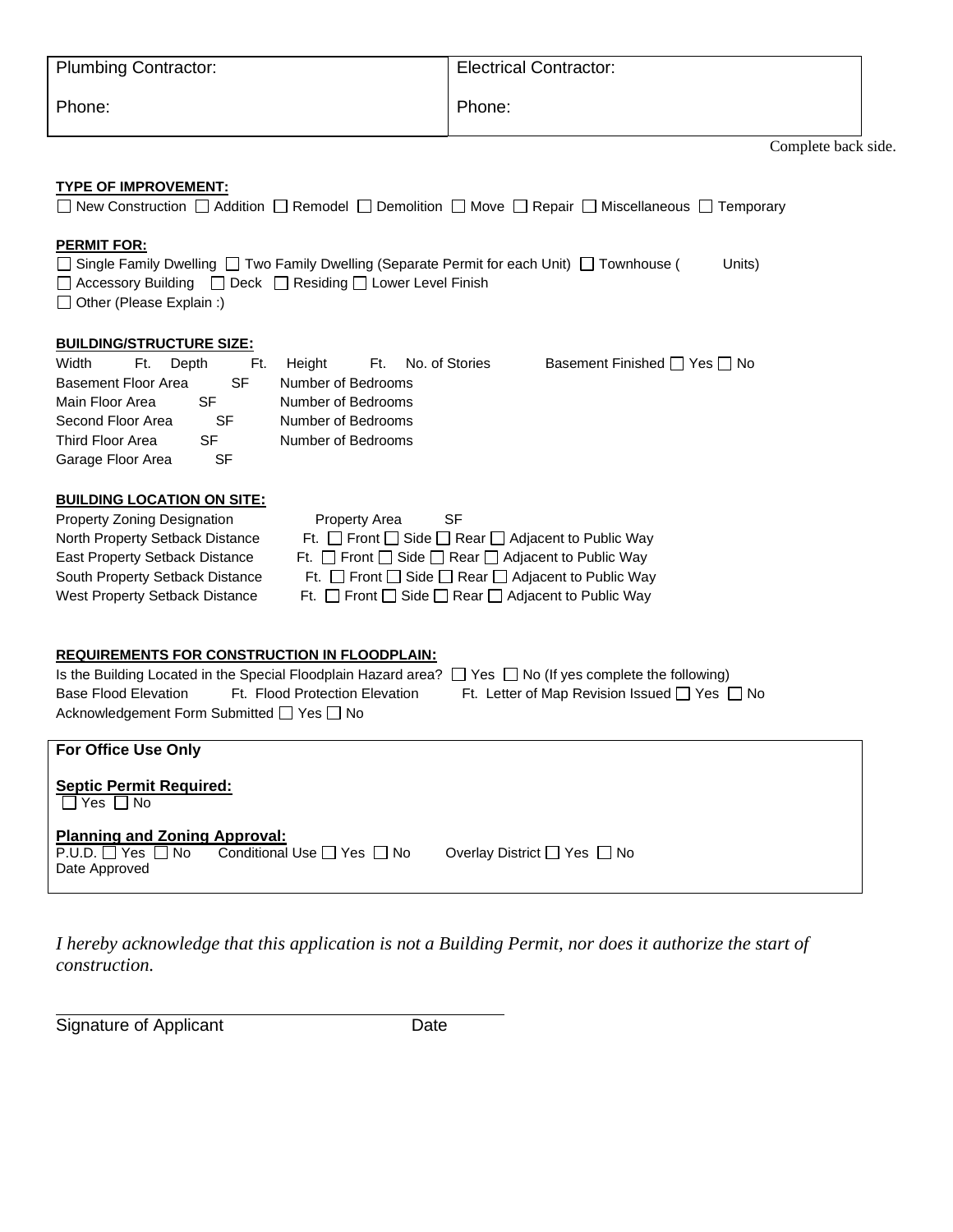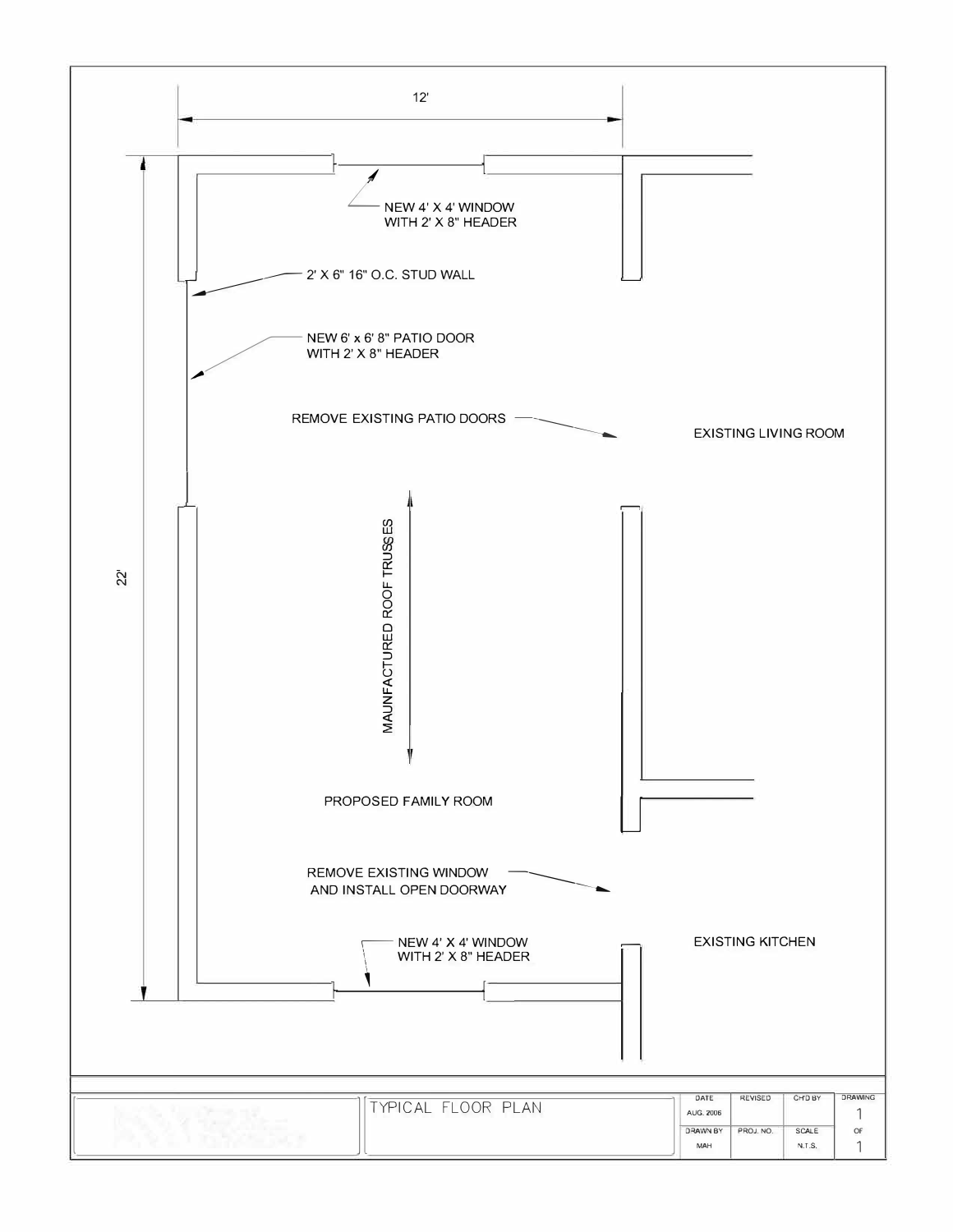![](_page_5_Figure_0.jpeg)